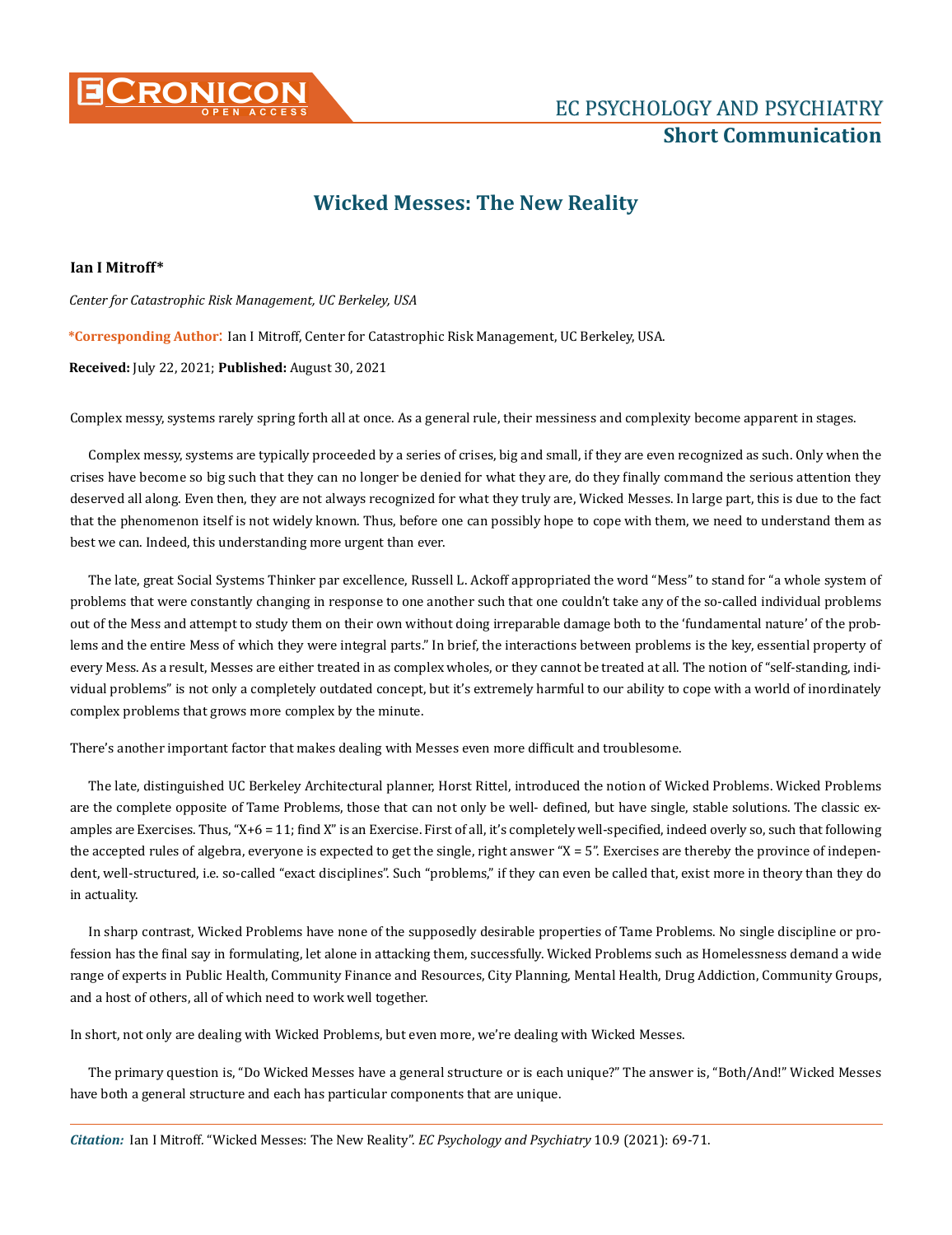With regard to their general structure, all Wicked Messes have elements and problems that in one way or another are related to all of the known professions and institutions that make up complex societies: the Economy, Government, Law, Medicine, Public Health, Public Safety, Schools, and so forth. Wicked Messes differ with regard to which elements are primary and thereby cause those which are secondary.

In every sense of the term, the Coronavirus is sadly one of the one of the most prominent examples of a Wicked Mess. The Doctors in Wuhan China who first discovered the Virus, but in abject fear of losing their jobs were warned not to pass "Bad News" onto their superiors in Beijing, is one of the primary factors in the entire calamity. By not reporting news of the Virus as soon as possible, valuable time was lost in alerting the world, and thus doing everything possible in combatting it. The key point is that the Culture of an organization--in this case a society--plays a major role in every Wicked Mess. Will the messengers of Bad News be "killed" or "rewarded?" The members of every organization and society quickly learn the unspoken "rules of the game" in order to "fit in", or they're ejected so fast such that they don't know what's hit them.

As the Virus spread worldwide, the growing numbers of deaths was a clear sign that we were faced with a major crisis that was not going away soon. Big Pharma responded by developing vaccines in record times. Organizations and Institutions of every kind are thereby key elements of every Wicked Mess.

Governments are also involved, most often from the very start. In the case of the Virus, a President who called the whole thing a "hoax" for which he blamed Democrats was no help in addressing the crisis. Saying that it was no worse than the flu and would thus vanish on its own only made it worse.

The extreme polarization between the two major parties was a significant factor in that it directly affected the wearing of protective masks and social distancing. It was a key determinant with regard to whether one was in favor of vaccinations versus those who were fiercely opposed to them. In this way, Ideological Commitments are a key ingredient of every Wicked Mess. If one needed proof, it was confirmed by the fact that vaccination rates in Red States lagged seriously behind Blue States, thereby putting Herd Immunity in serious jeopardy. Even worse, all new cases of the Virus were linked almost entirely to those who hadn't been vaccinated.

Because of the rampant nature of the Virus, and therefore to keep it from spreading, people were urged to stay in and shelter at home. Most complied. But as a result, Economic activity ground to a halt as people were afraid to leave the safety of their homes. Education also took a big hit as it was no longer safe for children to attend classes in person. Young children were especially affected as schooling is a key factor in their development.

Because of the confinement, Spousal Abuse rose as a result. Violent crimes did as well.

One of the biggest unforeseen consequences of sheltering in place was that for the first time many saw directly on TV the killings of unarmed people of Color, most notably George Floyd. They were thus able to see Systemic Racism firsthand. Thus, while it certainly did not cause Systemic Racism, the Pandemic illuminated it. In addition, people of color were more likely to succumb to the Virus.

Because of the combined impact of all of the events-whether they were directly caused by the Virus or happened to occur at the same time--the Collective Mental Health of the Nation was seriously affected. Many experienced uncontrolled bouts of Anxiety and outright Depression.

The January  $6<sup>th</sup>$  uprising in the Nation's Capitol only added to the general consternation.

Social Media also played a major role. The dissemination of Dis and Misinformation about every aspect of the Pandemic had deleterious effects. Unfortunately, it's expected to do so in the future.

*Citation:* Ian I Mitroff*.* "Wicked Messes: The New Reality". *EC Psychology and Psychiatry* 10.9 (2021): 69-71.

70